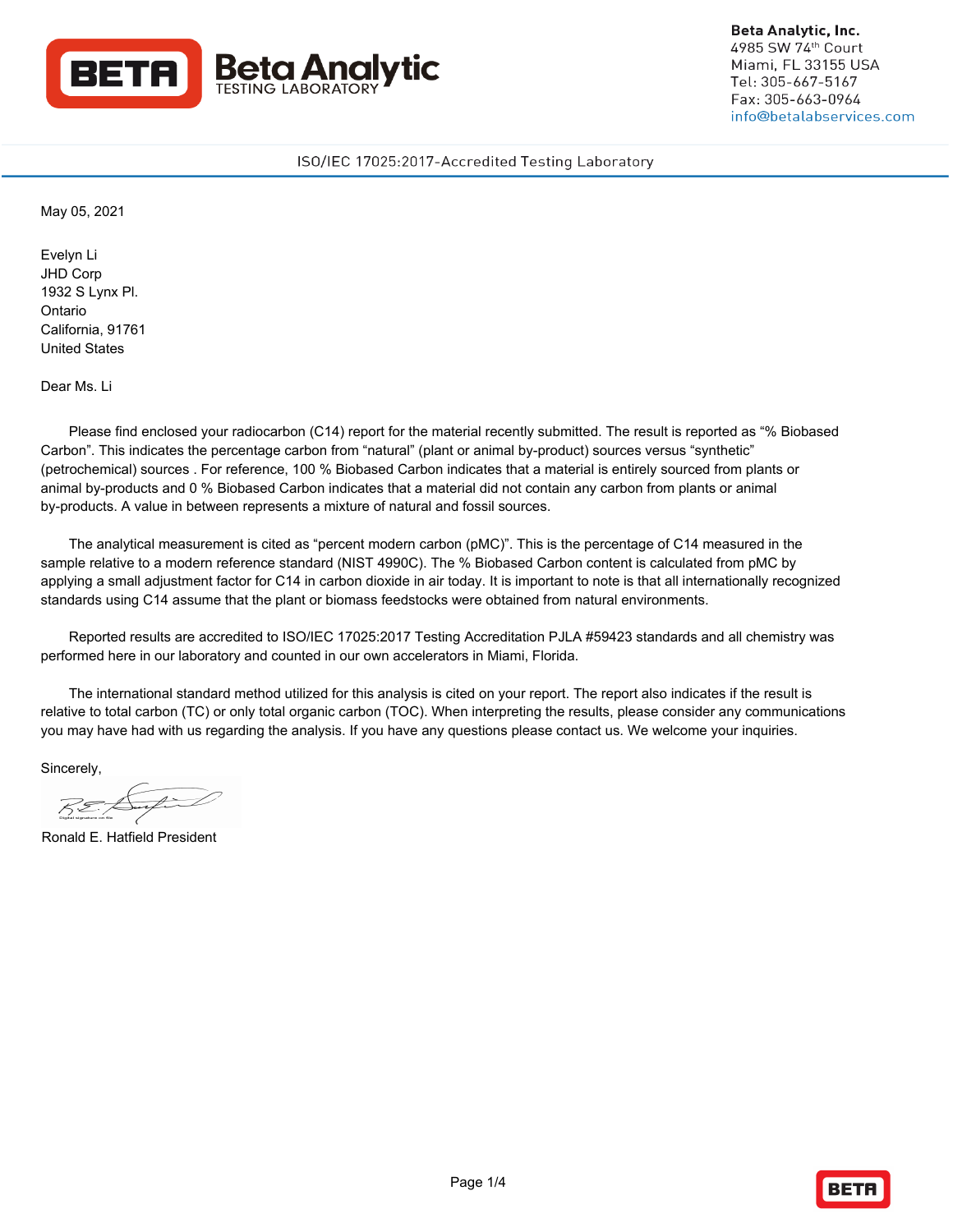

### ISO/IEC 17025:2017-Accredited Testing Laboratory

| Certificate Number: 479406590974118729<br><b>Validation:</b>                                        |
|-----------------------------------------------------------------------------------------------------|
| Evelyn Li                                                                                           |
| JHD Corp                                                                                            |
| April 29, 2021                                                                                      |
| May 05, 2021                                                                                        |
| JHD210218/JHS200118                                                                                 |
| 100 % Biobased carbon (all natural, no<br>evidence of synthetic source in the analyzed<br>material) |
| Beta-590974                                                                                         |
| 101.19 +/- 0.2 pMC                                                                                  |
| $100.0$ ; = pMC/1.000                                                                               |
| $-30.1$ o/oo                                                                                        |
| 13.72 +/- 0.03 dpm/g                                                                                |
|                                                                                                     |







Package received - labeling COC and the Society of Content (1mm x 1mm scale) 20.2mg analyzed (1mm x 1mm scale)

Disclosures: All work was done at Beta Analytic in its own chemistry lab and AMSs. No subcontractors were used. Beta's chemistry laboratory and AMS do not react or measure artificial C 14 used in biomedical and environmental AMS studies. Beta is a C14 tracer-free facility. Validating quality assurance is verified with a Quality Assurance report posted separately to the web library containing the PDF downloadable copy of this report.

Precision on the RESULT is cited as +/- 3% (absolute). The cited precision on the analytical measure (pMC) is 1 sigma (1 relative standard deviation). The reported result only applies to the analyzed material. The accuracy of the RESULT relies on the measured carbon in the analyzed material having been in recent equilibrium with CO 2 in the air and/or from fossil carbon (from living more than 40,000 years ago such as petroleum or coal. The RESULT only applies to relative carbon content, not to relative mass content. The RESULT is calculated by adjusting pMC by the applicable "Atmospheric adjustment factor (REF)" cited in this report.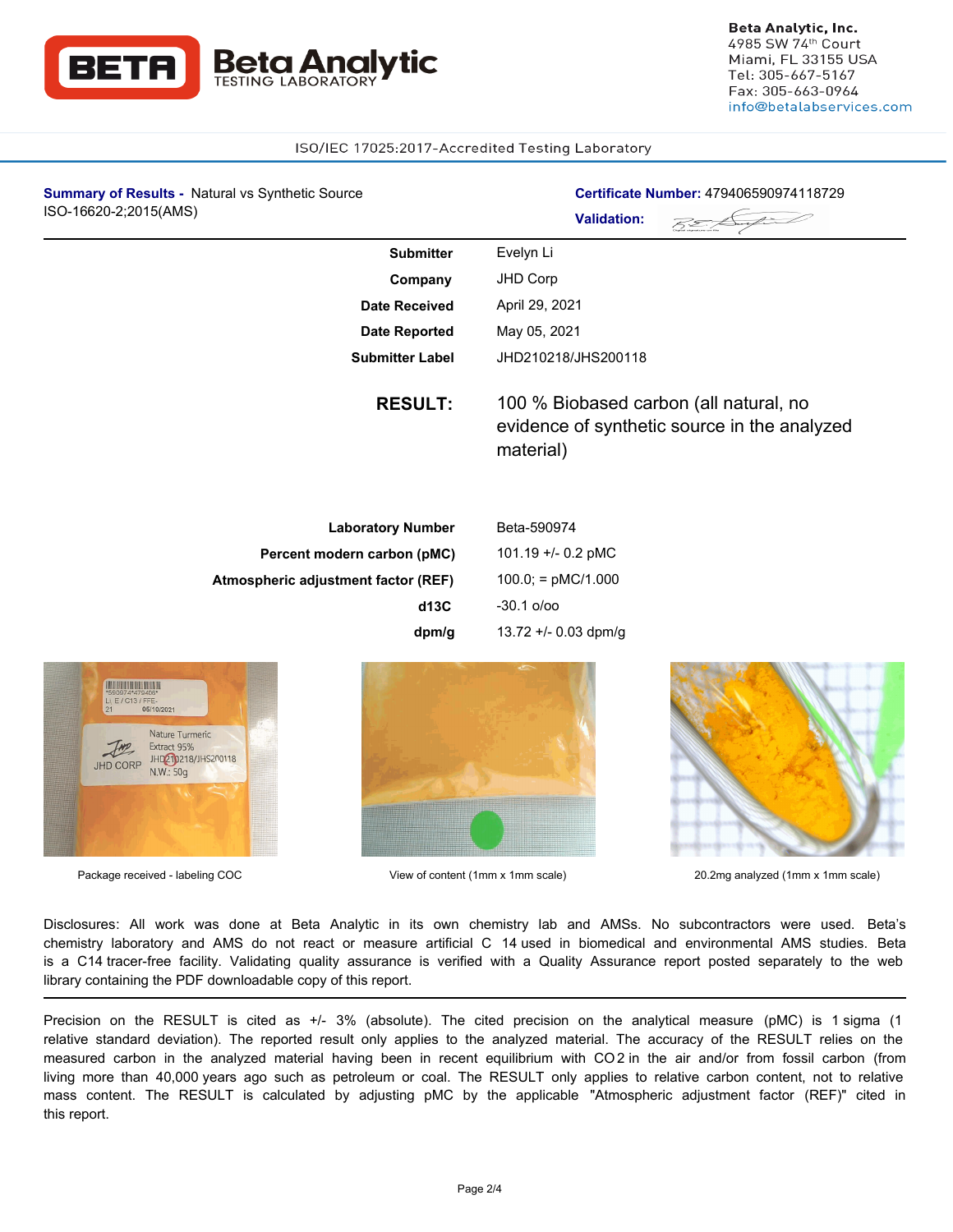

### ISO/IEC 17025:2017-Accredited Testing Laboratory

| <b>Summary of Results - Natural vs Synthetic Source</b><br>ISO-16620-2;2015(AMS) | Certificate Number: 479406590974118729                                                              |
|----------------------------------------------------------------------------------|-----------------------------------------------------------------------------------------------------|
|                                                                                  | <b>Validation:</b>                                                                                  |
| <b>Submitter</b>                                                                 | Evelyn Li                                                                                           |
| Company                                                                          | JHD Corp                                                                                            |
| <b>Date Received</b>                                                             | April 29, 2021                                                                                      |
| <b>Date Reported</b>                                                             | May 05, 2021                                                                                        |
| <b>Submitter Label</b>                                                           | JHD210218/JHS200118                                                                                 |
| <b>RESULT:</b>                                                                   | 100 % Biobased carbon (all natural, no<br>evidence of synthetic source in the analyzed<br>material) |
| <b>Laboratory Number</b>                                                         | Beta-590974                                                                                         |
| Percent modern carbon (pMC)                                                      | 101.19 +/- 0.2 pMC                                                                                  |
| Atmospheric adjustment factor (REF)                                              | $100.0$ ; = pMC/1.000                                                                               |
| d13C                                                                             | $-30.1$ o/oo                                                                                        |
| dpm/g                                                                            | 13.72 +/- 0.03 dpm/g                                                                                |
|                                                                                  | <b>Biobased Carbon</b><br>Carbon                                                                    |
| 100%                                                                             |                                                                                                     |

Precision on the RESULT is cited as +/- 3% (absolute). The cited precision on the analytical measure (pMC) is 1 sigma (1 relative standard deviation). The reported result only applies to the analyzed material. The accuracy of the RESULT relies on the measured carbon in the analyzed material having been in recent equilibrium with CO 2 in the air and/or from fossil carbon (from living more than 40,000 years ago such as petroleum or coal. The RESULT only applies to relative carbon content, not to relative mass content. The RESULT is calculated by adjusting pMC by the applicable "Atmospheric adjustment factor (REF)" cited in this report.